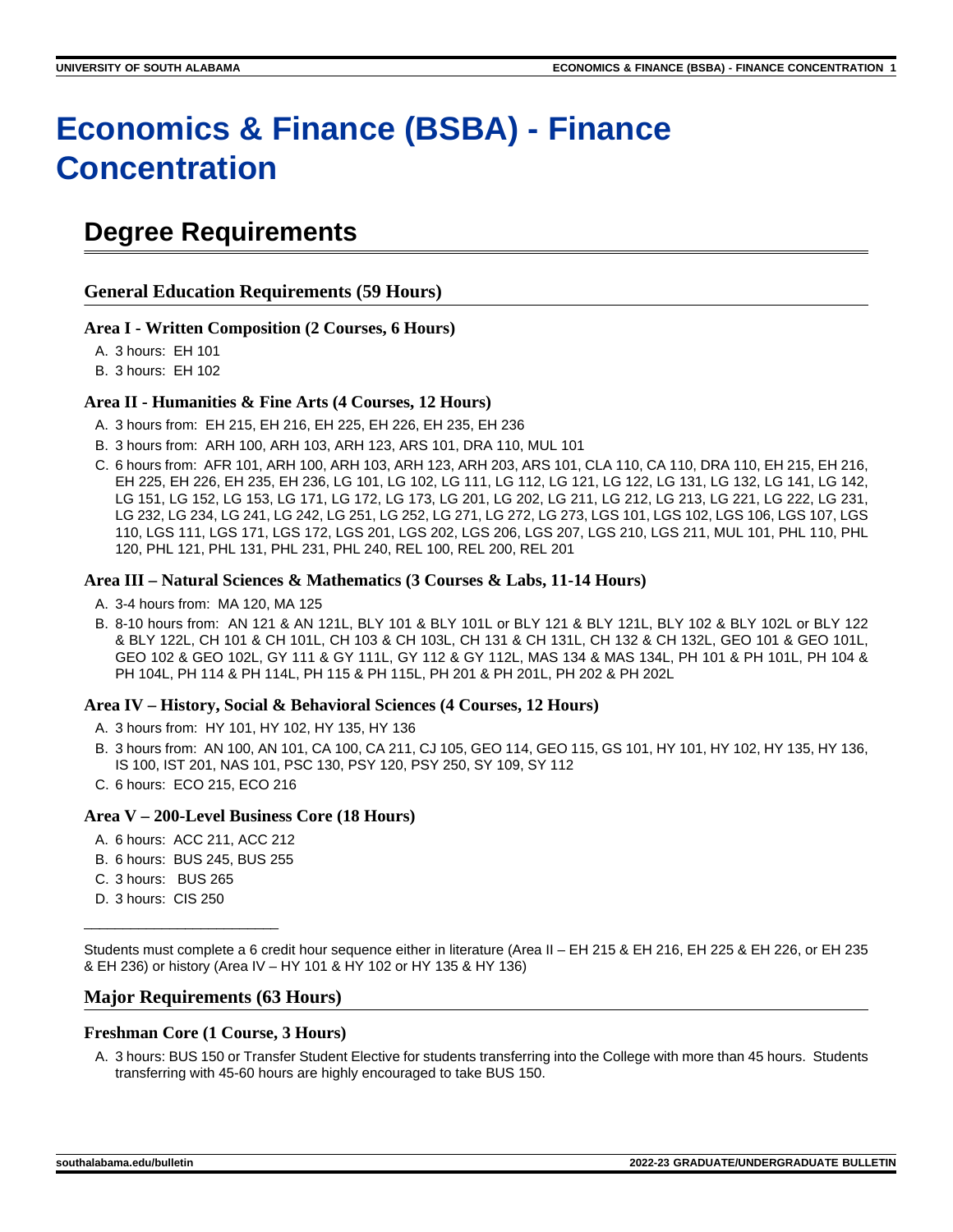#### **Upper Division Business Core (6 Courses, 18 Hours)**

- A. 3 hours from: ECO 453
- B. 15 hours: FIN 315, MGT 300, MGT 305 (W), MGT 325, MKT 320

#### **Experiential Learning (2-4 Courses, 6 Hours)**

- A. 3 hours from: BUS 101, BUS 201, BUS 301, BUS 302
- B. 3 hours from: ACC 496, ECO 496, FIN 496, MGT 496, MKT 496

#### **Finance Concentration (9 Courses, 27 Hours)**

- A. 18 hours: ECO 315, FIN 332, FIN 350, FIN 410, FIN 411 (W), FIN 420
- B. 3 hours from: FIN 343 or ECO 340
- C. 6 hours from: FIN 344, FIN 345, FIN 370, FIN 421, FIN 425, FIN 426, FIN 430, FIN 445, FIN 446, FIN 470, FIN 471, FIN 490

#### **Business Electives (2 Courses, 6 Hours)**

A. 6 hours from: 300-494 Electives from ACC, ECO, FIN, MGT, MKT

#### **Business Policy Capstone (2 Courses, 3 Hours)**

A. 3 hours: MGT 485 (W), MGT 486

#### **Minor Requirements (0 Or 18-24 Hours)**

A minor is not required for this degree program

Notes:

\*Transfer credit will only be awarded for courses in the Finance Concentration if the course was taken at an AACSB accredited institution.

\*\*Only one internship may be counted towards a business degree. Internship courses may only be used to fulfill the Experiential Learning requirement and may not be used as business electives or to fulfill any other degree requirement.

### **Graduation Plan**

#### **Economics And Finance (BSBA): Finance Concentration (122 Total Hours)**

#### **First Year - Fall Semester**

| <b>Course ID</b> | <b>Course Description</b>    | <b>Hours</b> |
|------------------|------------------------------|--------------|
| EH 101           | <b>English Composition I</b> | 3            |
| <b>BUS 150</b>   | Introduction to Business     | 3            |
| MA 120 or MA 125 | Calculus                     | 3 or 4       |
| Fine Arts        | **Area II                    | 3            |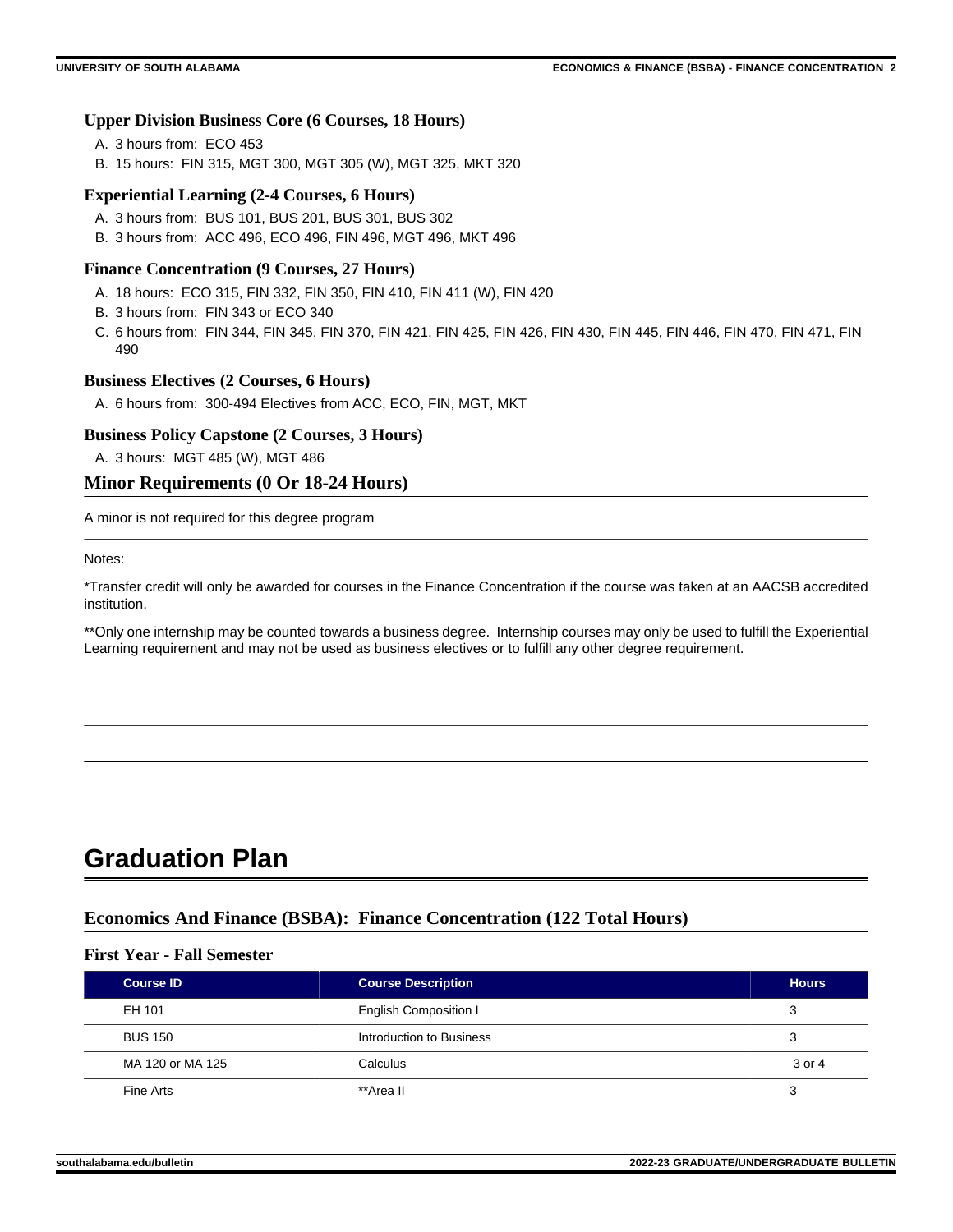| History        | **Area IV                 | د، |
|----------------|---------------------------|----|
| <b>BUS 101</b> | Professional Experience I |    |
|                |                           |    |
|                | <b>Total Hours</b>        | 16 |

### **First Year - Spring Semester**

| <b>Course ID</b>       | <b>Course Description</b>             | <b>Hours</b> |
|------------------------|---------------------------------------|--------------|
| EH 102                 | <b>English Composition II</b>         | 3            |
| ECO 215                | Principles of Microeconomics          | 3            |
| <b>CIS 250</b>         | <b>Advanced Computer Applications</b> | 3            |
| Humanities or Fine Art | **Area II                             | 3            |
| Natural Science + Lab  | **Area III                            | 4            |
|                        |                                       |              |
|                        | <b>Total Hours</b>                    | 16           |

#### **Second Year - Fall Semester**

| <b>Course ID</b>      | <b>Course Description</b>                       |    |
|-----------------------|-------------------------------------------------|----|
| <b>ACC 211</b>        | Principles of Accounting I/Financial Accounting | 3  |
| <b>BUS 245</b>        | Data Analytics I                                |    |
| ECO 216               | Principles of Macroeconomics                    | 3  |
| Literature            | **Area II                                       |    |
| Natural Science + Lab | **Area III                                      |    |
|                       |                                                 |    |
|                       | <b>Total Hours</b>                              | 16 |

#### **Second Year - Spring Semester**

| <b>Course ID</b>                 | <b>Course Description</b>                         | <b>Hours</b> |
|----------------------------------|---------------------------------------------------|--------------|
| ACC 212                          | Principles of Accounting II/Managerial Accounting | 3            |
| <b>BUS 255</b>                   | Data Analytics II                                 | 3            |
| <b>BUS 265</b>                   | Legal Environment of Business I                   | 3            |
| <b>BUS 201</b>                   | Professional Experience II                        |              |
| 2nd Literature OR 2nd<br>History | ***Area II or IV                                  | 3            |
| <b>FIN 315</b>                   | <b>Business Finance</b>                           | 3            |
|                                  |                                                   |              |
|                                  | <b>Total Hours</b>                                | 16           |

#### **Third Year - Fall Semester**

| Course <b>ID</b> | <b>Course Description</b> | <b>Hours</b> |
|------------------|---------------------------|--------------|
| <b>MGT 300</b>   | Principles of Management  |              |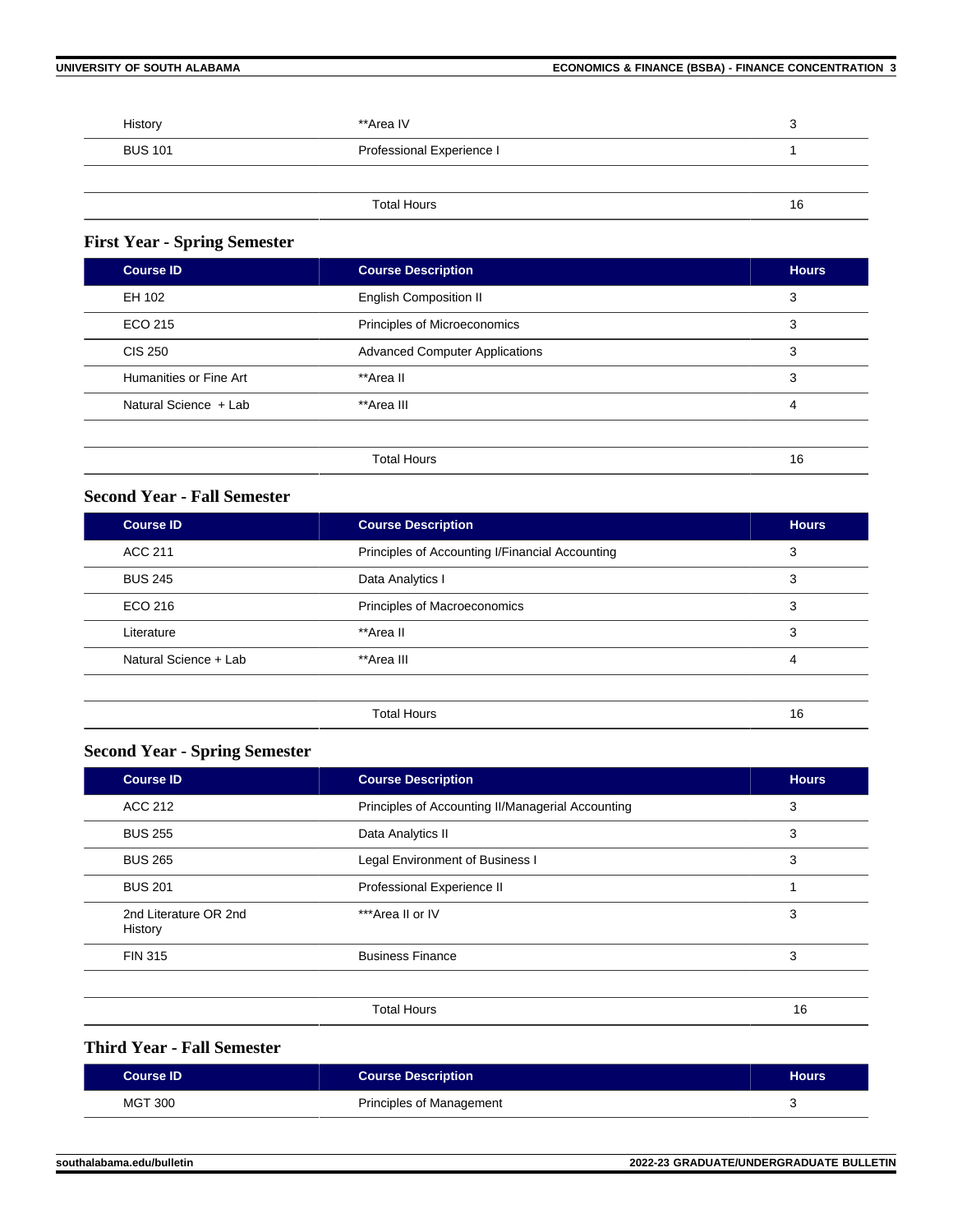| <b>MGT 305</b> | Organizational Communication                      | 3  |
|----------------|---------------------------------------------------|----|
| <b>BUS 301</b> | Professional Experience III                       |    |
| <b>FIN 350</b> | Financial Statement Analysis & Corporate Strategy | 3  |
| ECO 315        | Intermediate Microeconomics                       | 3  |
| Gen Ed         | ****Area II or IV                                 | 3  |
|                |                                                   |    |
|                | <b>Total Hours</b>                                | 16 |
|                |                                                   |    |

### **Third Year - Spring Semester**

| <b>Course ID</b>            | <b>Course Description</b>                                                                                     | <b>Hours</b> |
|-----------------------------|---------------------------------------------------------------------------------------------------------------|--------------|
| <b>MKT 320</b>              | <b>Principles of Marketing</b>                                                                                | 3            |
| <b>FIN 420</b>              | Investments                                                                                                   | 3            |
| <b>Business Elective #1</b> | Anything in MCOB at the 300 or 400 level not used to fulfill<br>another requirement except internship courses | 3            |
| FIN 332                     | <b>Multinational Finance</b>                                                                                  | 3            |
| ECO 453                     | Introduction to Econometrics                                                                                  | 3            |
|                             |                                                                                                               |              |
|                             | <b>Total Hours</b>                                                                                            | 15           |

#### **Fourth Year - Fall Semester**

| <b>Course ID</b> | <b>Course Description</b>                                                            | <b>Hours</b> |
|------------------|--------------------------------------------------------------------------------------|--------------|
| <b>MGT 325</b>   | <b>Operation Management</b>                                                          | 3            |
| <b>FIN 410</b>   | Intermediate Business Finance                                                        | 3            |
| FIN elective #1  | Any finance course numbered above FIN 315 not used to fulfill<br>another requirement | 3            |
| <b>FIN 343</b>   | Money Markets and Institutions                                                       | 3            |
| <b>FIN 496</b>   | Internship                                                                           | 3            |
|                  |                                                                                      |              |
|                  | <b>Total Hours</b>                                                                   | 15           |

### **Fourth Year - Spring Semester**

| <b>Course ID</b>     | <b>Course Description</b>                                                                                     | <b>Hours</b> |
|----------------------|---------------------------------------------------------------------------------------------------------------|--------------|
| <b>FIN 411</b>       | Advanced Business Finance (W)                                                                                 | 3            |
| FIN elective #2      | Any finance course numbered above FIN 315 not used to fulfill<br>another requirement                          | 3            |
| Business elective #2 | Anything in MCOB at the 300 or 400 level not used to fulfill<br>another requirement except internship courses |              |
| <b>MGT 485</b>       | <b>Business Policy in Global Environment</b>                                                                  |              |
| MGT 486              | Undergraduate Comp Exam                                                                                       | 0            |
|                      |                                                                                                               |              |